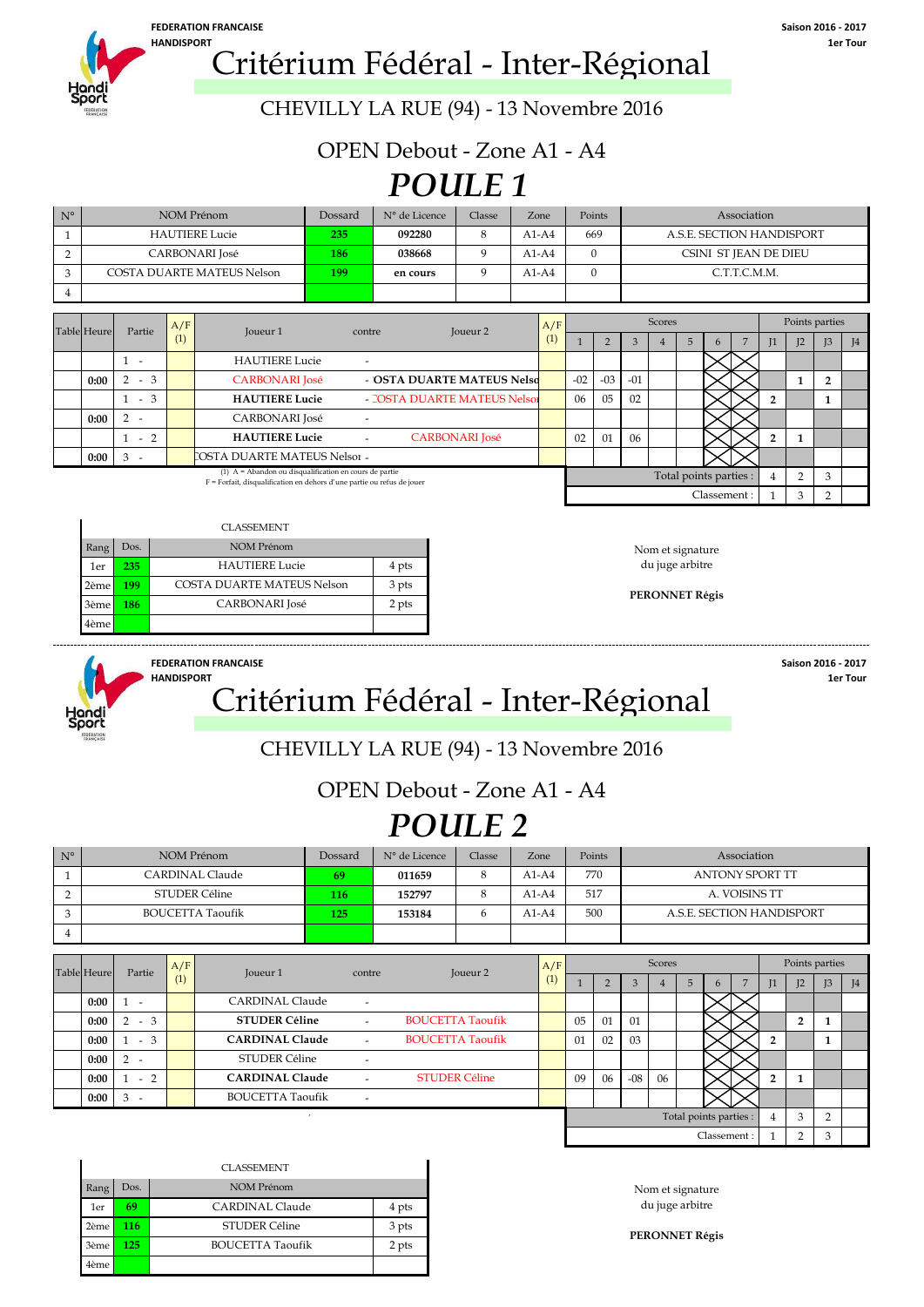

# **HANDISPORT**<br> **1er Tour 1er Tour 1er Tour 1er Tour 1er Tour 1er Tour 1er Tour 1er Tour 1er Tour 1970**

CHEVILLY LA RUE (94) - 13 Novembre 2016

OPEN Debout - Zone A1 - A4

## *POULE 3*

| $N^{\circ}$ | NOM Prénom                 | Dossard | N° de Licence | Classe | Zone    | Points   | Association               |                |
|-------------|----------------------------|---------|---------------|--------|---------|----------|---------------------------|----------------|
|             | DERKAOUI Mouade            | 75      | 153170        | h      | $A1-A4$ | 721      | A.S.E. SECTION HANDISPORT |                |
|             | COSTA DUARTE MATEUS Cédric | 107     | 058118        |        | $A1-A4$ | 546      | C.T.T.C.M.M.              |                |
|             | NAMAN Jonathan             | 274     | 044322        |        | $A1-A4$ | $\Omega$ | CSINI ST JEAN DE DIEU     |                |
|             |                            |         |               |        |         |          |                           |                |
|             |                            |         |               |        |         |          |                           |                |
|             | A/F                        |         |               |        | A/F     |          | Scores                    | Points parties |

| Table Heure |      | Partie                   | A/F | Joueur 1                                                                                                                                           | contre | Joueur <sub>2</sub>         | A/F |                |    |    | <b>Scores</b> |                        |              |                |               | Points parties |                 |
|-------------|------|--------------------------|-----|----------------------------------------------------------------------------------------------------------------------------------------------------|--------|-----------------------------|-----|----------------|----|----|---------------|------------------------|--------------|----------------|---------------|----------------|-----------------|
|             |      |                          | (1) |                                                                                                                                                    |        |                             | (1) |                |    |    |               |                        | $\mathbf{b}$ | I <sub>1</sub> | $\mathsf{I}2$ | J <sub>3</sub> | $\overline{14}$ |
|             | 0:00 | $\overline{\phantom{a}}$ |     | DERKAOUI Mouade                                                                                                                                    |        |                             |     |                |    |    |               |                        |              |                |               |                |                 |
|             | 0:00 | $-3$                     |     | <b>COSTA DUARTE MATEUS Cédri -</b>                                                                                                                 |        | <b>NAMAN</b> Jonathan       |     | 0 <sub>5</sub> | 05 | 04 |               |                        |              |                |               |                |                 |
|             | 0:00 | $-3$                     |     | <b>DERKAOUI Mouade</b>                                                                                                                             | $\sim$ | NAMAN Jonathan              |     | 06             | 07 | 05 |               |                        |              |                |               |                |                 |
|             | 0:00 |                          |     | COSTA DUARTE MATEUS Cédric -                                                                                                                       |        |                             |     |                |    |    |               |                        |              |                |               |                |                 |
|             | 0:00 | $-2$                     |     | <b>DERKAOUI Mouade</b>                                                                                                                             |        | - COSTA DUARTE MATEUS Cédri |     | 06             | 06 | 10 |               |                        |              |                |               |                |                 |
|             | 0:00 |                          |     | NAMAN Jonathan                                                                                                                                     |        |                             |     |                |    |    |               |                        |              |                |               |                |                 |
|             |      |                          |     | $(1)$ A = Abandon ou disqualification en cours de partie<br>The Theofalk (discovered in the second contribution of the contribution of the formula |        |                             |     |                |    |    |               | Total points parties : |              |                |               |                |                 |

(1) A = Abandon ou disqualification en cours de partie F = Forfait, disqualification en dehors d'une partie ou refus de jouer

|      |      | <b>CLASSEMENT</b>          |       |
|------|------|----------------------------|-------|
| Rang | Dos. | NOM Prénom                 |       |
| 1er  | 75.  | DERKAOUI Mouade            | 4 pts |
| 2ème | 107  | COSTA DUARTE MATEUS Cédric | 3 pts |
| 3ème | 274  | NAMAN Jonathan             | 2 pts |
| 4ème |      |                            |       |

Classement :



### **FEDERATION FRANCAISE Saison 2016 - 2017** HANDISPORT **1.1 Critérium Fédéral - Inter-Régional**

 $1 \quad 2 \quad 3$ 

### CHEVILLY LA RUE (94) - 13 Novembre 2016

### OPEN Debout - Zone A1 - A4

## *POULE 4*

| $N^{\circ}$ | NOM Prénom               | Dossard | N° de Licence | Classe | Zone    | Points | Association               |
|-------------|--------------------------|---------|---------------|--------|---------|--------|---------------------------|
|             | <b>KOL Nicolas</b>       | 82      | 152980        |        | $A1-A4$ | 679    | ANTONY SPORT TT           |
|             | <b>DUCROS Ludovic</b>    | 211     | 482940        | 10     | $A1-A4$ |        | <b>CTT ELANCOURT</b>      |
|             | <b>GRIEU Michel-Ange</b> | 229     | 092277        |        | $A1-A4$ |        | A.S.E. SECTION HANDISPORT |
|             | COLLIER Christian        | 198     | 084596        | 10     | $A1-A4$ |        | CSINI ST JEAN DE DIEU     |

| <b>Table Heure</b> | Partie                | A/F | Joueur 1                 | contre                   | Joueur <sub>2</sub>      | A/F |       |       |              | Scores |   |                        |    |                | Points parties |                   |
|--------------------|-----------------------|-----|--------------------------|--------------------------|--------------------------|-----|-------|-------|--------------|--------|---|------------------------|----|----------------|----------------|-------------------|
|                    |                       | (1) |                          |                          |                          | (1) |       |       | $\mathbf{3}$ |        | 5 |                        | 11 | I <sub>2</sub> | J <sub>3</sub> | I <sub>4</sub>    |
| 0:00               | $-4$                  |     | <b>KOL Nicolas</b>       |                          | <b>COLLIER Christian</b> |     | 03    | 04    | 11           |        |   |                        |    |                |                |                   |
| 0:00               | $-3$                  |     | <b>DUCROS Ludovic</b>    | $\overline{\phantom{a}}$ | <b>GRIEU Michel-Ange</b> |     | 02    | 04    | 02           |        |   |                        |    | $\overline{2}$ |                |                   |
| 0:00               | $-3$                  |     | <b>KOL Nicolas</b>       |                          | <b>GRIEU Michel-Ange</b> |     | 02    | 06    | 07           |        |   |                        |    |                |                |                   |
| 0:00               | $\mathcal{P}$<br>$-4$ |     | <b>DUCROS Ludovic</b>    |                          | <b>COLLIER Christian</b> |     | 02    | 03    | 02           |        |   |                        |    | $\overline{2}$ |                |                   |
| 0:00               | $-2$                  |     | <b>KOL Nicolas</b>       |                          | <b>DUCROS Ludovic</b>    |     | 09    | 09    | $-08$        | 10     |   |                        |    |                |                |                   |
| 0:00               | 3<br>$-4$             |     | <b>GRIEU Michel-Ange</b> | $\sim$                   | <b>COLLIER Christian</b> |     | $-06$ | $-09$ | $-04$        |        |   |                        |    |                |                | $\mathbf{\Omega}$ |
|                    |                       |     |                          |                          |                          |     |       |       |              |        |   | Total points parties : | h. | 5              |                | 4                 |
|                    |                       |     |                          |                          |                          |     |       |       |              |        |   | Classement:            |    | $\sim$         |                | 3                 |

|      |      | <b>CLASSEMENT</b>        |       |
|------|------|--------------------------|-------|
| Rang | Dos. | NOM Prénom               |       |
| 1er  | 82   | <b>KOL Nicolas</b>       | 6 pts |
| 2ème | 211  | <b>DUCROS Ludovic</b>    | 5 pts |
| 3ème | 198  | <b>COLLIER Christian</b> | 4 pts |
| 4ème | 229  | GRIEU Michel-Ange        | 3 pts |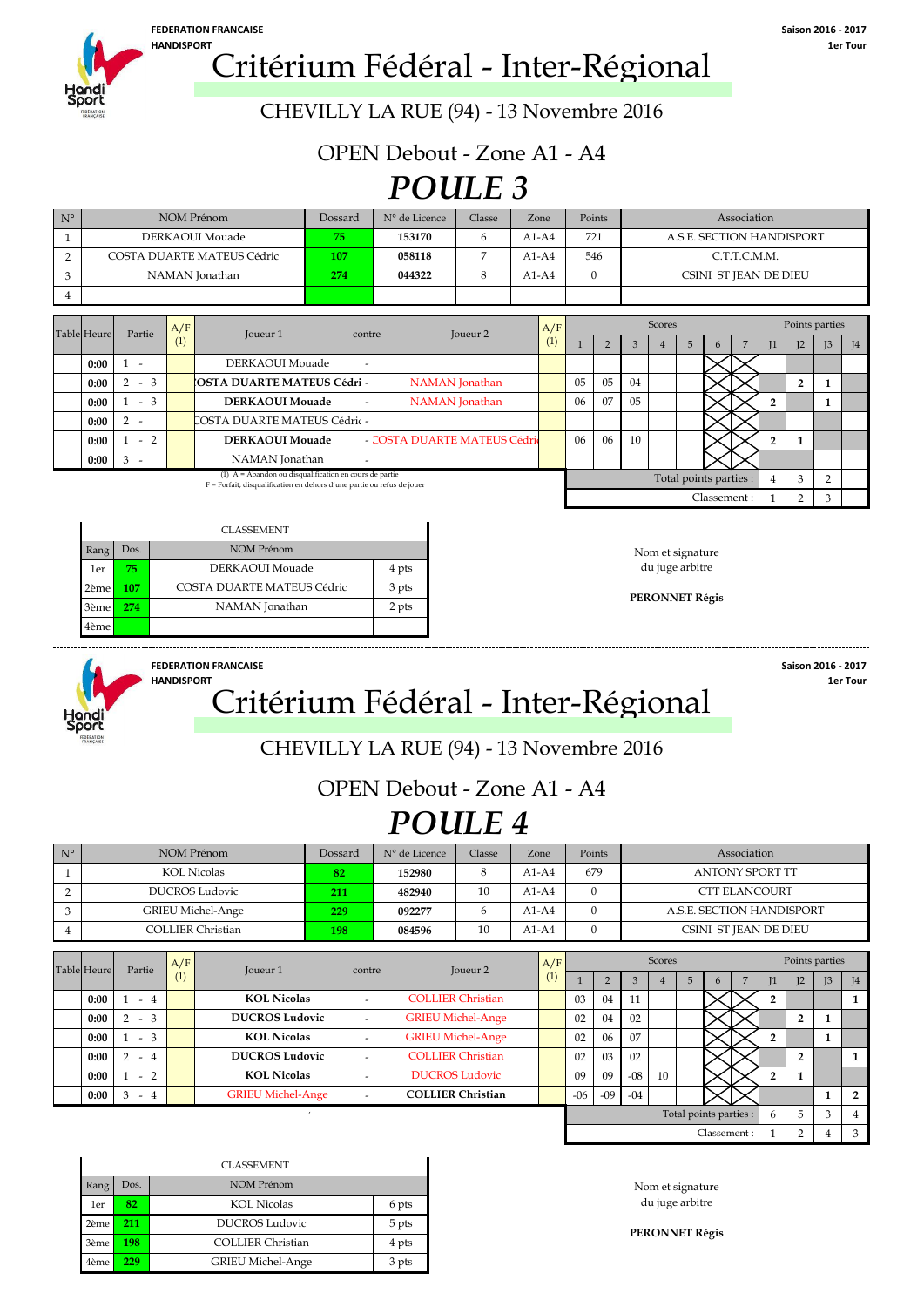ana

**FÉDÉRATION** 

## OPEN Debout - Zone A1 - A4

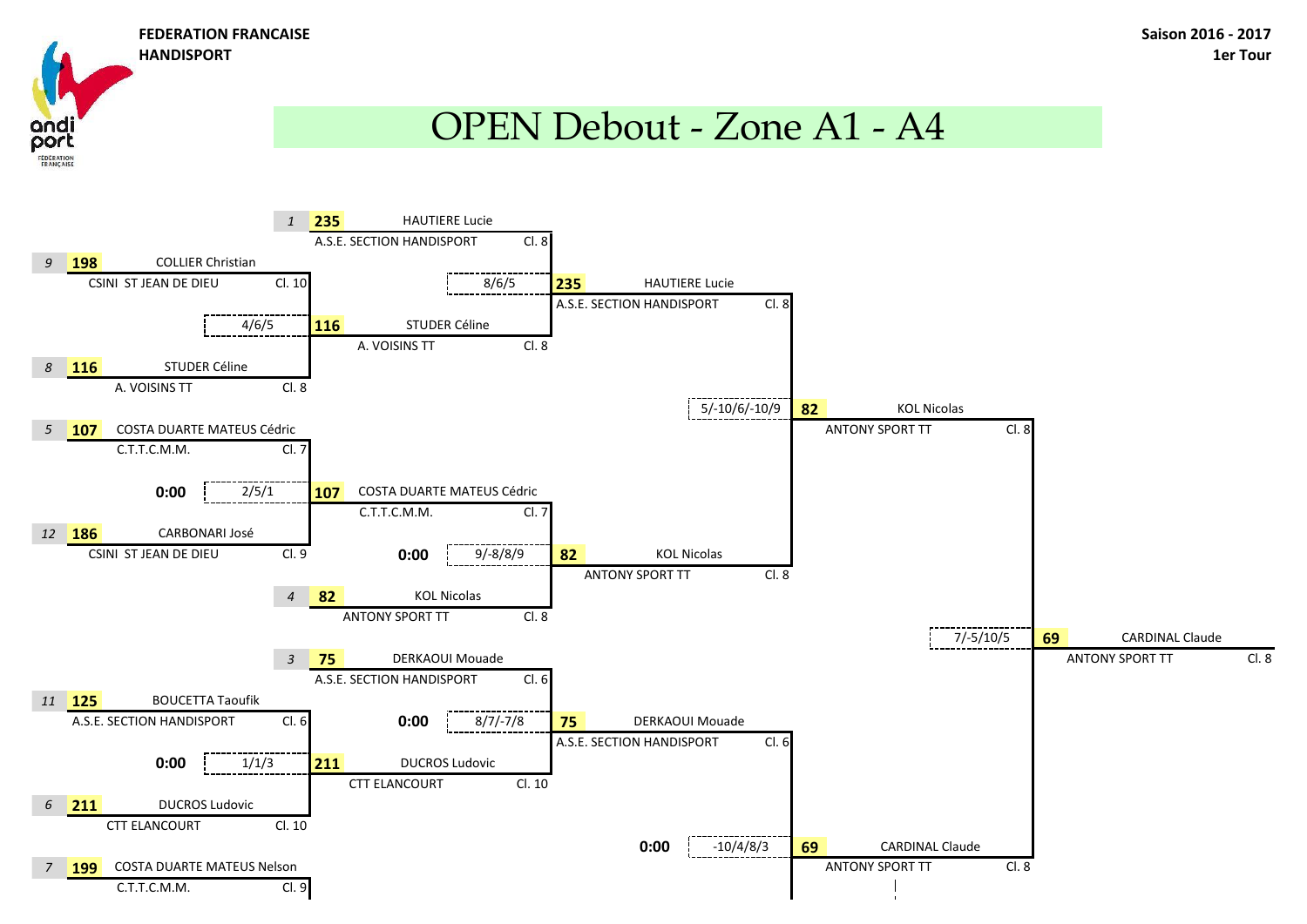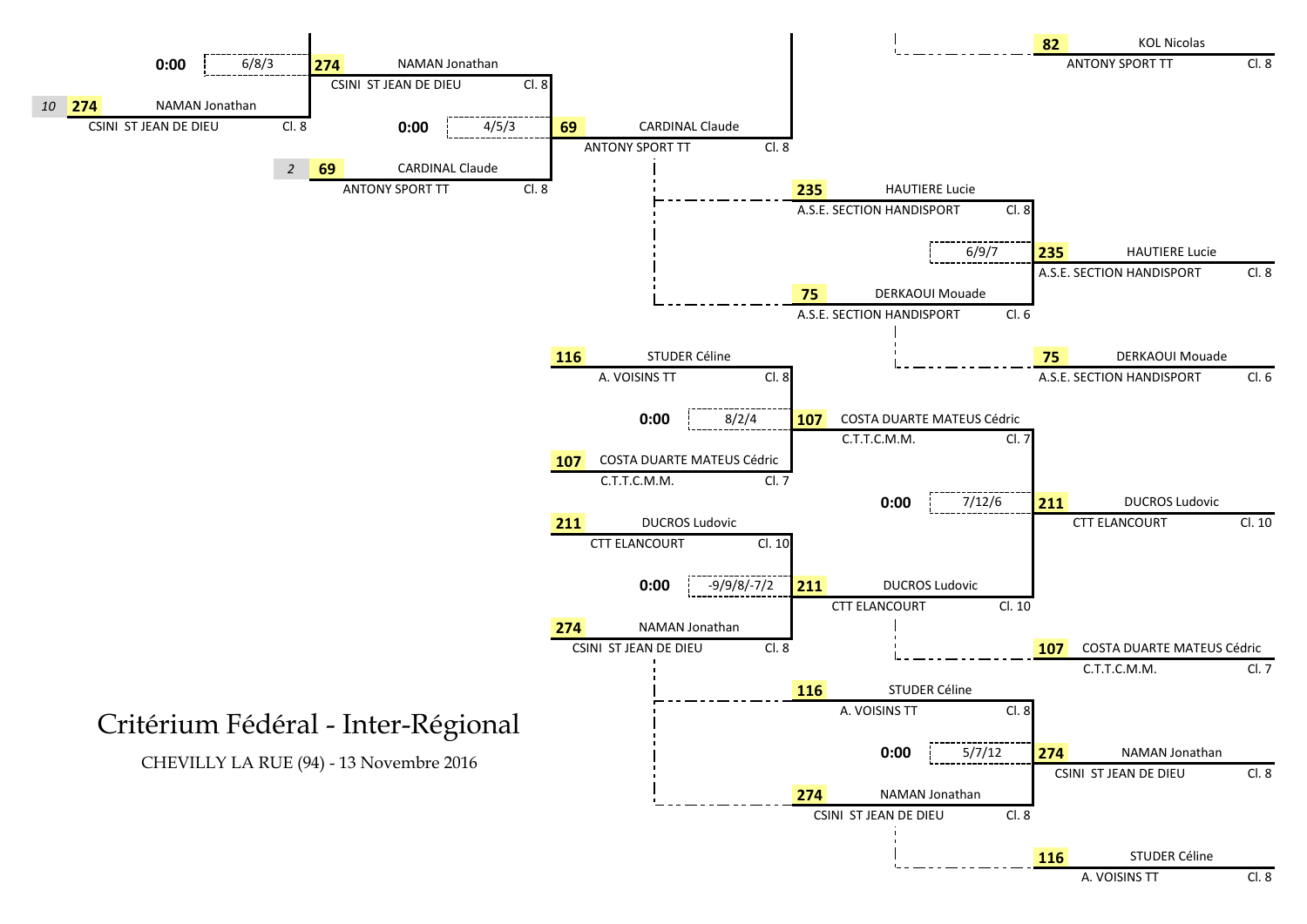

# OPEN Debout - Zone A1 - A4

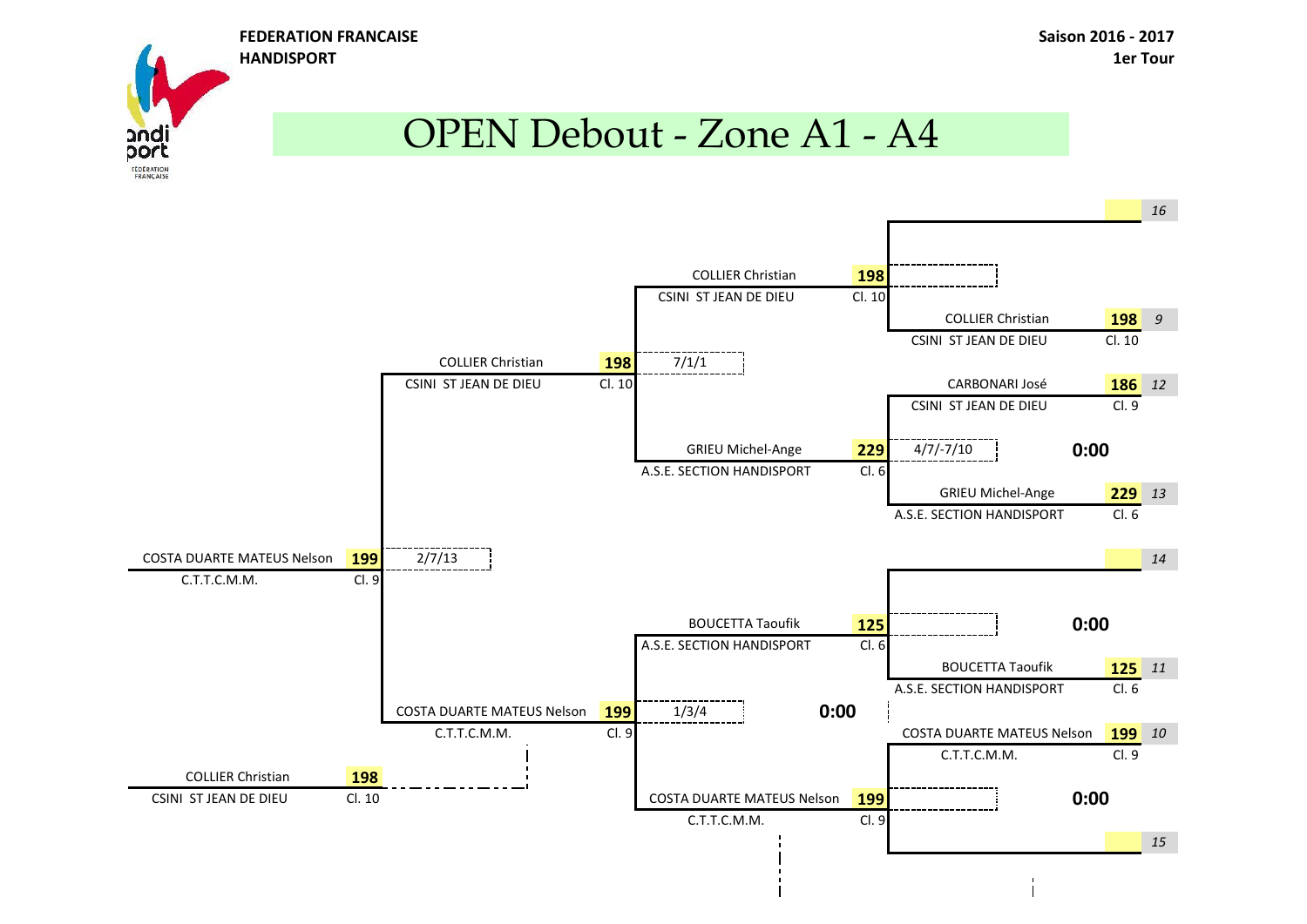

CHEVILLY LA RUE (94) - 13 Novembre 2016